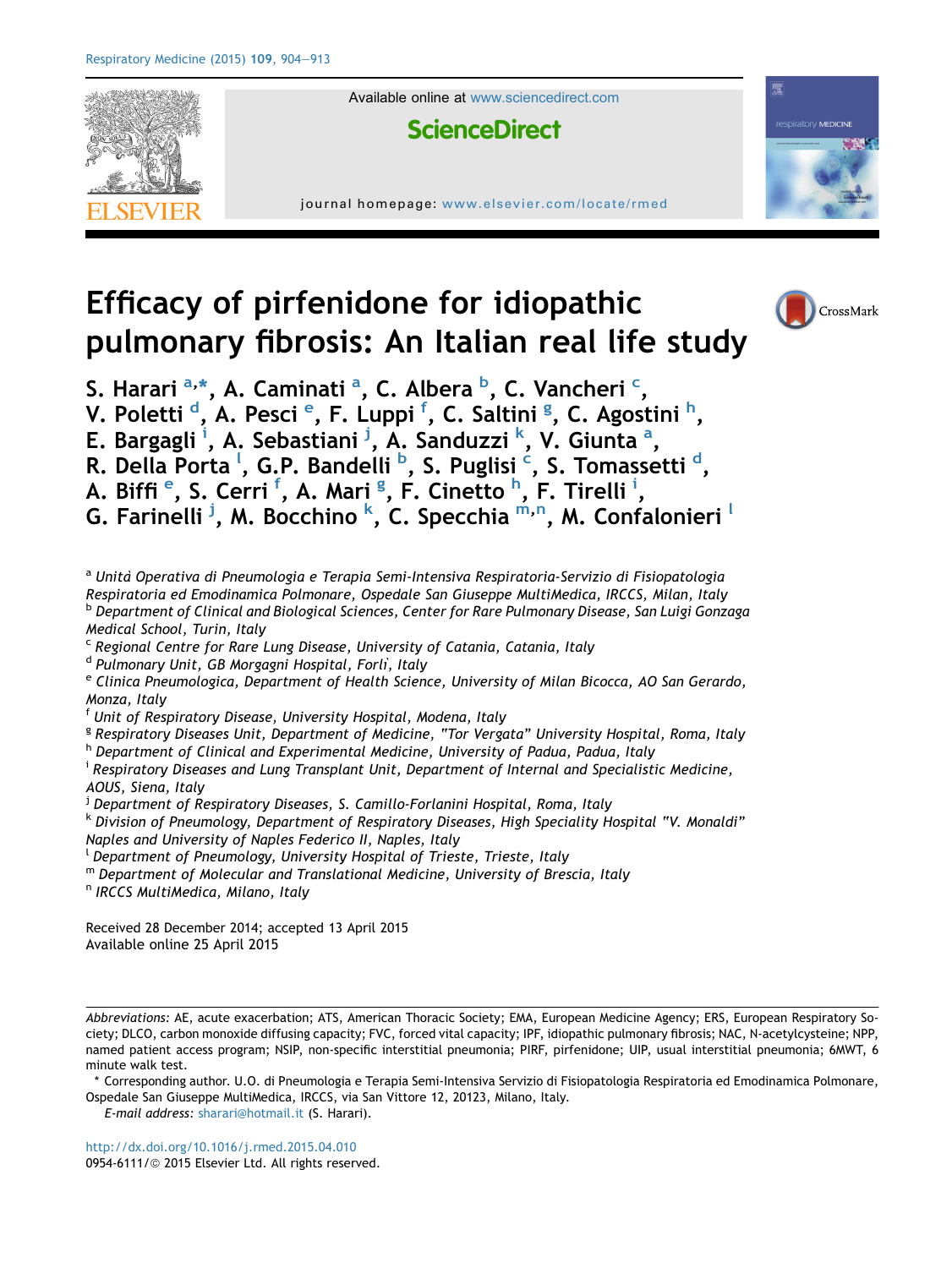**KEYWORDS** IPF; Pirfenidone; Therapy Summary Background: In this retrospective Italian study, which involved all major national interstitial lung diseases centers, we evaluated the effect of pirfenidone on disease progression in patients with IPF. Methods: We retrospectively studied 128 patients diagnosed with mild, moderate or severe IPF, and the decline in lung function monitored during the one-year treatment with pirfenidone was compared with the decline measured during the one-year pre-treatment period. Results: At baseline (first pirfenidone prescription), the mean percentage forced vital capacity (FVC) was 75% (35-143%) of predicted, and the mean percentage diffuse lung capacity (DLCO) was 47% (17 $-120%$ ) of predicted. Forty-eight patients (37.5%) had mild disease (GAP index stage I), 64 patients (50%) had moderate IPF (stage II), and 8 patients (6.3%) had severe disease (stage III). In the whole population, pirfenidone attenuated the decline in FVC ( $p = 0.065$ ), but did not influence the decline in DLCO ( $p = 0.355$ ) in comparison to the pre-treatment period. Stratification of patients into mild and severe disease groups based on %FVC level at baseline ( $>75\%$  and  $\leq$ 75%) revealed that attenuation of decline in FVC (p = 0.002) was more pronounced in second group of patients. Stratification of patients according to GAP index at baseline (stage I vs. II/III) also revealed that attenuation of decline in lung function was more pronounced in patients with more severe disease. Conclusions: In this national experience, pirfenidone reduced the rate of annual FVC decline ( $p = 0.065$ ). Since pirfenidone provided significant treatment benefit for patients with moderate-severe disease, our results suggest that the drug may also be effective in patients with more advanced disease.

<sup>©</sup> 2015 Elsevier Ltd. All rights reserved.

## Introduction

Idiopathic pulmonary fibrosis (IPF) is a chronic and devastating pulmonary disease that leads to respiratory failure and death within few years of diagnosis [\[1\]](#page-8-0). Since 2001, the search for effective treatment has involved a large number of clinical trials. Although most of the investigational agents failed to provide significant success, some trials led to significant developments in the treatment of the disease. In 2011, pirfenidone, a novel antifibrotic agent, was the first drug to be approved for the treatment of IPF in Europe. Pirfenidone has been available in Japan since 2008 [\[2,3\].](#page-8-0) The approval by the European Medicine Agency (EMA) was based on key clinical studies supporting the efficacy of pirfenidone in reducing lung function deterioration in IPF patients [\[4\].](#page-8-0) Results from the ASCEND study [\[5\]](#page-8-0) confirmed that pirfenidone reduced disease progression in patients with IPF, as reflected by lung function, exercise tolerance, and progression-free survival; the treatment was associated with an acceptable side-effect profile and fewer deaths.

Recently, both pirfenidone and the kinase inhibitor nintedanib received approval from the U.S. Food and Drug Administration for the treatment of IPF [\[5,6\]](#page-8-0).

Pirfenidone has been evaluated in several randomized multicenter trials  $[2-5]$  $[2-5]$ . However, clinical trials are often conducted on IPF patient populations that are not truly representative of those seen in daily clinical practice: therefore, the efficacy of pirfenidone in a general population of patients with IPF has not yet been fully investigated.

The aim of this study was to investigate the effect of pirfenidone in the treatment of IPF in real-life clinical practice.

For this reason, we analyzed the data on the use of pirfenidone that have been accumulated by the major referral centers for interstitial lung disease in Italy that participated to the European Named Patient Access Program (NPP). This program, which was supported by the company (InterMune inc.) responsible for the development and commercialization of pirfenidone in Europe, allowed qualified physicians to make the newly approved pirfenidone available (free of charge) to their IPF patients, provided that pre-specified medical criteria and conditions were met, before it was commercially available within a given European country.

# Material and methods

#### Population and study design

This was an observational, retrospective, multicenter, unsponsored study, which involved 12 Italian interstitial lung disease centers distributed across the country.

For our study, we evaluated the data obtained from the 12 centers that enrolled at least 3 patients in the NPP program.

We reviewed clinical records of those IPF patients whose functional evaluation was documented for at least one year before and one year after initiation of pirfenidone therapy. Patients who received steroids, azathioprine, or N-acetylcysteine (NAC) before the initiation of pirfenidone therapy were not excluded from the analysis. Patients who were previously enrolled in the CAPACITY trials and subsequently entered the NPP program were also included in the analysis.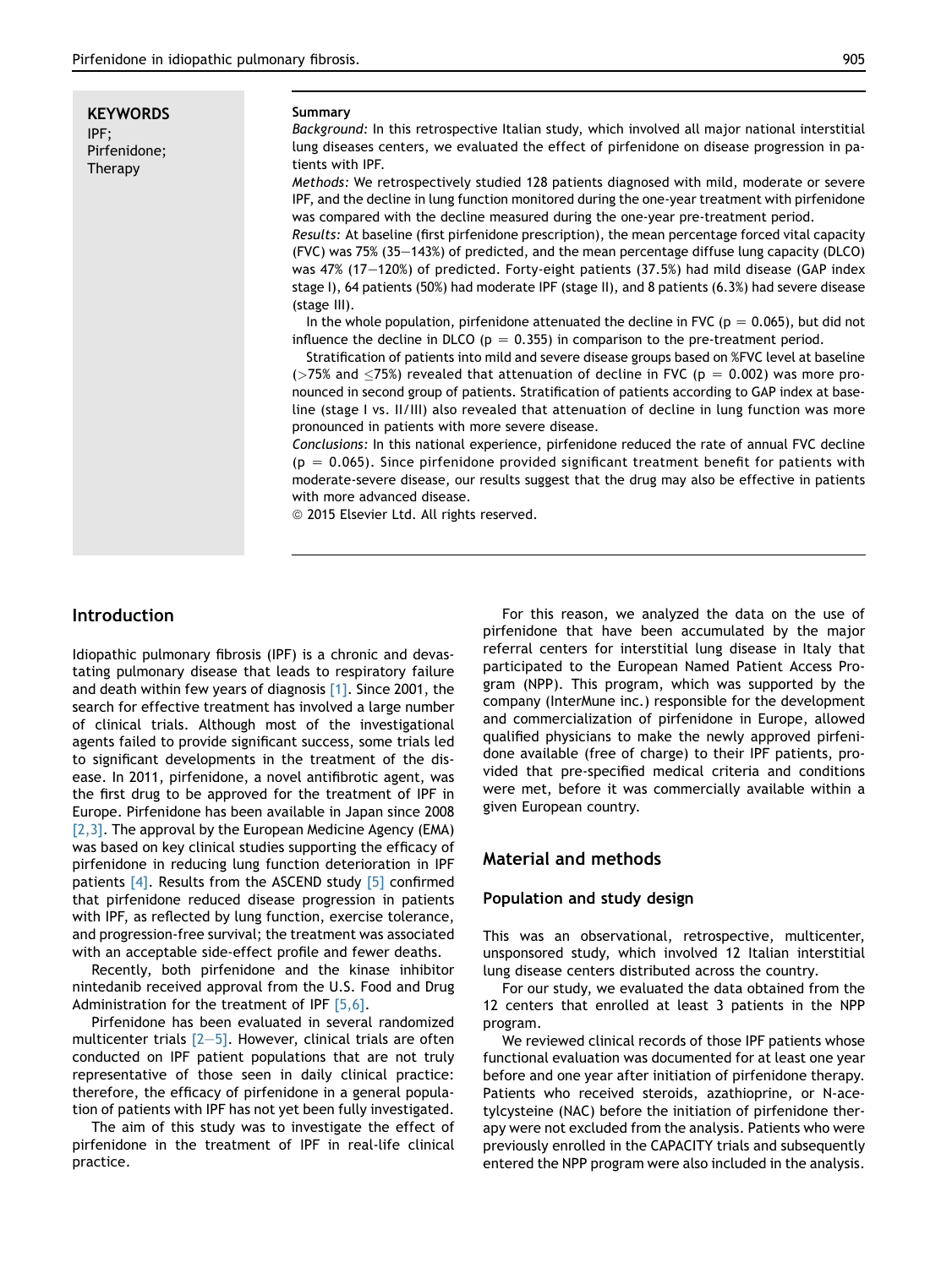<span id="page-2-0"></span>In order to evaluate the effect of pirfenidone on the progression of IPF, we analyzed the variation of various pulmonary function parameters (%FVC, DLCO, %DLCO and the distance walked at 6MWT) during the one-year period before (the pretreatment period) and the one-year period after initiation of the treatment with pirfenidone (the follow-up period). In each patient, the decline in lung function experienced over the follow-up period was compared to the one monitored over the pretreatment period, irrespective of any use of steroids, azathioprine, or NAC. Our analysis was based on the assumption that, other than pirfenidone, there was no effective treatment for IPF and, therefore, the use of any of the above-mentioned drugs during the pretreatment period would not have influenced the course of disease in a clinically meaningful way [\[7,8\].](#page-8-0)

Moreover, in order to investigate whether the response to treatment could vary depending upon disease severity, the effect of pirfenidone was evaluated in patients stratified into mild and severe disease groups based on their percent predicted FVC values (%FVC) and GAP stage [\[9\]](#page-8-0) at treatment initiation (the baseline).

This study was approved by the San Giuseppe Hospital Ethical Committee (protocol number 27/13).

#### Statistical analysis

Due to the retrospective nature of this study, the lung function parameters were not collected using the same time schedule among all patients and centers.

Therefore, the number of assessments performed during the pretreatment and the follow-up periods varied among patients, ranging from a minimum of three assessments (1 performed one year before initiation of pirfenidone therapy, 1 performed at therapy initiation, and 1 performed one year after treatment initiation) in 17 patients, to more than six assessments in 20 patients. In order to efficiently use all data, we opted to include in the statistical analysis all lung function measurements (when available) collected during the 2-year time frame, using a regression approach.

Mixed linear models for unbalanced repeated measures were used to assess the trends of spirometry parameters and the 6MWT distance before and after pirfenidone therapy. For these models, we used lung function parameters measured during the one-year period before starting treatment with pirfenidone (the pretreatment period), at treatment initiation (the baseline), and during the one-year period after the initiation of pirfenidone therapy (the follow-up period).

Two trend terms were estimated:  $\beta_1$ , related to the trend over the pretreatment period, and  $\beta_2$ , related to the follow-up period. The predicted values at one year before and one year after treatment entry were estimated from the models, and changes in percent predicted values during the two one-year periods were calculated.

The null hypothesis that there was no difference in the two one-year trends (i.e.  $\beta_1 = \beta_2$ ) or, equivalently, that changes in percent predicted values during the pretreatment period were equal to changes in percent predicted values during the follow-up period was tested.

To evaluate the effect of the administration of lower than standard doses of pirfenidone (2403 mg) on the outcomes, we introduced in the models an interaction term

between dose reduction (dichotomized as indicated at a given visit or absent) and the trend over the year following pirfenidone initiation.

Similarly, the %FVC values measured at baseline (stratified by  $>$  75% and  $\le$ 75% of predicted) and the GAP score at baseline (stratified by stage I and stage II/III) were introduced in the models as binary covariates, and their interaction terms with trends were evaluated in order to test the homogeneity of difference in percent changes among strata.

Statistical analyses were performed with SAS version 9.3 (SAS Institute Inc, Cary, NC).

#### Results

A total of 128 consecutive patients who were enrolled from 12 centers were evaluated in our analysis. Patients' characteristics are reported in Table 1. Most of the patients were men (75%), ex smokers (75.8%), with a clinical-radiological diagnosis of IPF (75%), and aged more than 65 years (71.1%). Many of these patients had received corticosteroids (58%), NAC (41%), or azathioprine (24%), sometimes in

| Table 1<br>Patients' characteristics ( $N = 128$ ). |                |           |  |  |  |  |
|-----------------------------------------------------|----------------|-----------|--|--|--|--|
| Variable                                            | Levels         | N(%)      |  |  |  |  |
| Center                                              | Catania        | 14 (10.9) |  |  |  |  |
|                                                     | Forlì          | 13 (10.2) |  |  |  |  |
|                                                     | Milano         | 12(9.4)   |  |  |  |  |
|                                                     | Modena         | 9(7.0)    |  |  |  |  |
|                                                     | Monza          | 9(7.0)    |  |  |  |  |
|                                                     | Napoli         | 2(1.6)    |  |  |  |  |
|                                                     | Padova         | 7(5.5)    |  |  |  |  |
|                                                     | Roma 1         | 8(6.3)    |  |  |  |  |
|                                                     | Roma 2         | 5(3.9)    |  |  |  |  |
|                                                     | Siena          | 6(4.7)    |  |  |  |  |
|                                                     | Torino         | 18(14.1)  |  |  |  |  |
|                                                     | <b>Trieste</b> | 25 (19.5) |  |  |  |  |
| Gender                                              | Female         | 32 (25.0) |  |  |  |  |
|                                                     | Male           | 96 (75.0) |  |  |  |  |
| Age at baseline (years) <sup>a</sup>                | $60$           | 17(13.3)  |  |  |  |  |
|                                                     | $61 - 65$      | 20(15.6)  |  |  |  |  |
|                                                     | $65+$          | 91(71.1)  |  |  |  |  |
| Smoking status                                      | Ex-smoker      | 97 (75.8) |  |  |  |  |
|                                                     | Non smoker     | 27(21.1)  |  |  |  |  |
|                                                     | Smoker         | 4(3.1)    |  |  |  |  |
| Histological diagnosis                              | No             | 96 (75.0) |  |  |  |  |
|                                                     | Yes            | 32 (25.0) |  |  |  |  |
| Cortisone                                           | <b>No</b>      | 53 (41.4) |  |  |  |  |
|                                                     | Yes            | 75 (58.6) |  |  |  |  |
| Azathioprine                                        | <b>No</b>      | 97 (75.8) |  |  |  |  |
|                                                     | Yes            | 31(24.2)  |  |  |  |  |
| N-Acetylcysteine                                    | No             | 75 (58.6) |  |  |  |  |
|                                                     | Yes            | 53 (41.4) |  |  |  |  |
| Time from diagnosis of                              | $<$ 1          | 43 (33.6) |  |  |  |  |
| IPF to initiation of                                | $1 - 2$        | 40 (31.2) |  |  |  |  |
| pirfenidone therapy (years) <sup>b</sup>            | >2             | 45 (35.2) |  |  |  |  |

<sup>a</sup> Mean age: 69 years (SD: 7 years).<br><sup>b</sup> Mean time from diagnosis of pulmonary fibrosis to initiation of treatment with pirfenidone: 2.0 years (SD: 1.8 years).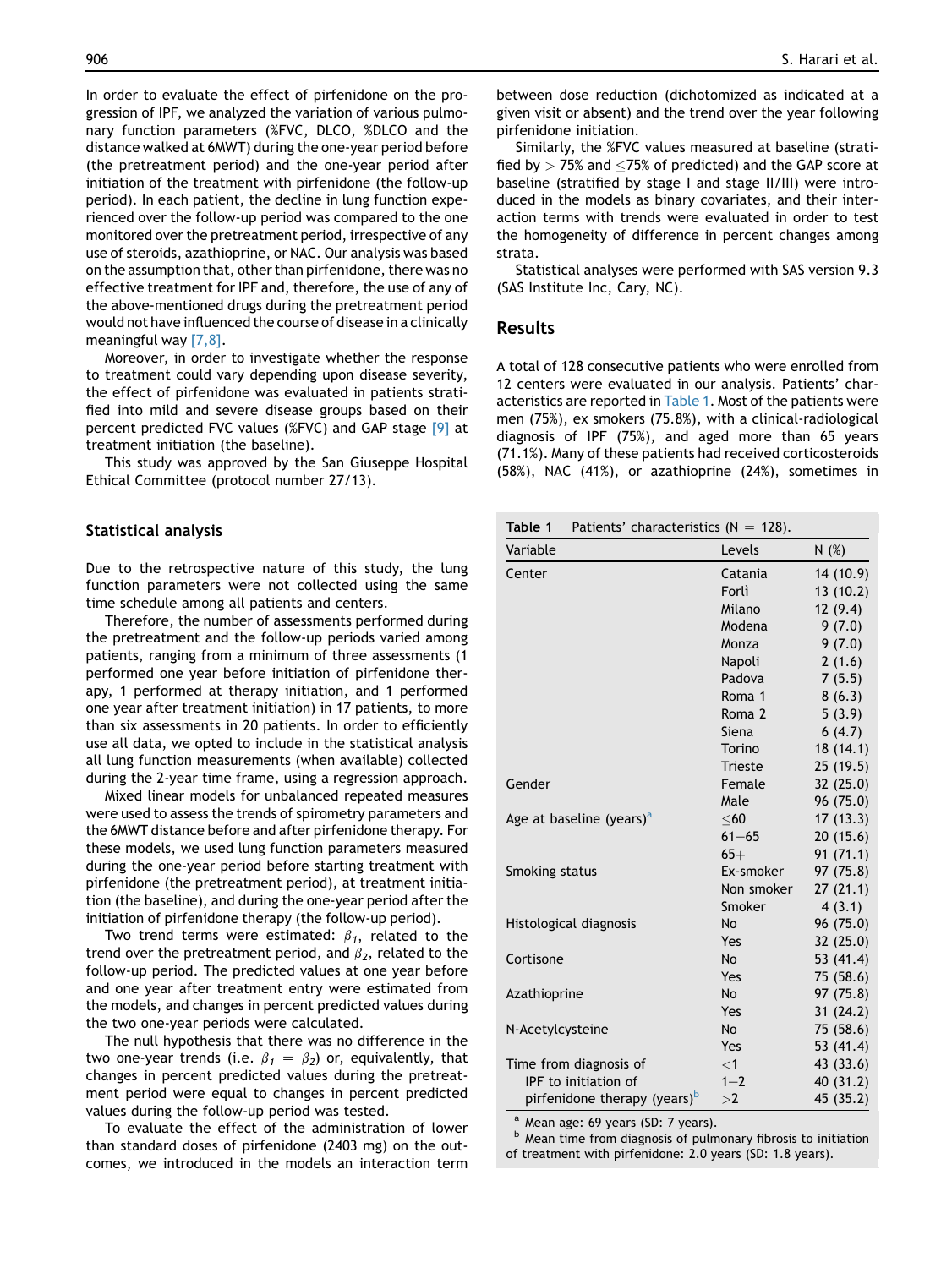combination, during the pretreatment period. The mean period elapsed between the diagnosis of IPF and the initiation of pirfenidone therapy was 2.0 years (SD: 1.8 years): in particular, the time lapse was less than one year for 43 patients, it ranged between 1 and 2 years for 40 patients, and it was greater than 2 years for the remaining 45 patients.

The pulmonary function profiles of our patient population at baseline are illustrated in Table 2. The mean FVC was 75% (SD  $\pm$  18) of predicted value, the mean DLCO was 47% (SD  $\pm$  15) of predicted, and the average distance walked during the 6MWT in patients not requiring supplemental oxygen was 442 meters (SD  $\pm$  101).

Stratification of the population based on gender, age, % FVC, %DLCO and GAP severity index at baseline is reported in Table 3.

Effects of pirfenidone therapy are described in [Table 4](#page-4-0). Over the one-year pretreatment period, patients experienced a mean decrement of 6.3% in percent predicted FVC: the average FVC dropped from  $80\%$  (95% IC:  $77-84$ ) to  $75\%$ (95% IC:  $72-79$ ) of predicted. Over the follow-up period, a reduction in the mean decline in FVC was observed, with a mean decrement of only 1.3% in the percent predicted FVC: the average FVC decreased from  $75\%$  (95% IC:  $72-79$ ) to  $74\%$ (95% CI:  $70-77$ ) of predicted (see also [Fig. 1](#page-4-0)). The difference in percent changes between the pretreatment and the follow-up period was 4.9% (p-value  $= 0.065$ ; see [Table 1](#page-2-0)).

There was no significant difference in %DLCO and in the distance walked during the 6MWT before and after treatment with pirfenidone.

Only 22 patients out of 128 (17,1%) were treated with lower than the standard dose of pirfenidone (2403 mg/day); however, such dose reduction did not influence the outcomes observed during the one-year follow-up period.

The effects of pirfenidone therapy in subgroups of patients stratified by disease severity at baseline are illustrated in [Table 5.](#page-5-0)

The attenuation in the rate of FVC decline was more pronounced in the group of patients with more severe disease (FVC  $\leq$  75% of predicted) at baseline (p-value for homogeneity of difference between strata  $= 0.002$ ). In patients with FVC >75% of predicted, the pirfenidone therapy did not influence the decline in FVC: the mean decrement of 1.1% monitored over the pretreatment period

| Spirometry parameters and 6MWT distance at the<br>Table 2<br>time of initiation of therapy with pirfenidone (baseline). |     |              |                |  |  |  |
|-------------------------------------------------------------------------------------------------------------------------|-----|--------------|----------------|--|--|--|
|                                                                                                                         | N   | Mean (SD)    | $Min-max$      |  |  |  |
| % FVC                                                                                                                   | 128 | 75 (18)      | $35 - 143$     |  |  |  |
| <b>DLCO</b>                                                                                                             | 120 | 11.27 (4.02) | $1.52 - 26.40$ |  |  |  |
| % DLCO                                                                                                                  | 120 | 47 (15)      | $17 - 120$     |  |  |  |
| Distance (m)<br>(without suppl. $O_2$ <sup>a</sup>                                                                      | 63  | 442 (101)    | $250 - 750$    |  |  |  |
| Distance (m)<br>(with suppl. $O_2$ ) <sup>b</sup>                                                                       | 25  | 360 (86)     | $150 - 490$    |  |  |  |
| FEV1/FVC<br>(Tiffenau Index)                                                                                            | 119 | 83(9)        | $55 - 120$     |  |  |  |

a Five patients did not complete the 6MWT (not included in the analyses).

<sup>b</sup> Three patients did not complete the 6MWT (not included in the analyses).

Table 3 GAP index and stage of patients at the time of initiation of therapy with pirfenidone (baseline).

|                  | Predictor                       | N(%)      | Median,<br>$(Min-max)$ |
|------------------|---------------------------------|-----------|------------------------|
| $G -$ Gender     | Female                          | 32(25.0)  |                        |
|                  | Male                            | 96 (75.0) |                        |
| $A - Age$ class  | $60$                            | 17(13.3)  |                        |
|                  | $61 - 65$                       | 20(15.6)  |                        |
|                  | $65+$                           | 91(71.1)  |                        |
| $P -$ Physiology | % FVC                           |           |                        |
|                  | >75                             | 59 (46.1) |                        |
|                  | $50 - 75$                       | 67(52.3)  |                        |
|                  | $<$ 50                          | 2(1.6)    |                        |
|                  | %DLCO                           |           |                        |
|                  | >55                             | 26 (20.3) |                        |
|                  | $36 - 55$                       | 75 (58.6) |                        |
|                  | $35$                            | 19 (14.8) |                        |
|                  | N/A                             | 8(6.3)    |                        |
| <b>GAP</b> index |                                 |           | $4(1-6)$               |
| Stage            | I (GAP index 0-3)               | 48 (37.5) |                        |
|                  | II (GAP index $4-5$ ) 64 (50.0) |           |                        |
|                  | III (GAP index $6-8$ )          | 8(6.3)    |                        |
|                  | N/A <sup>a</sup>                | 8(6.3)    |                        |

did not statistically differ from the 3.3% decrement experienced over the follow-up period ( $p = 0.332$ ). On the contrary, in patients with FVC  $\leq$ 75% of predicted, the pirfenidone therapy completely prevented further decline in FVC: in fact, these patients experienced a mean decrement of 12.7% in percent predicted FVC over the pretreatment period, while they experienced no decrement (mean change  $= 0\%$ ) over the follow-up period (p  $= 0.006$ ).

No differences were observed between these two subgroups of IPF patients in terms of DLCO, %DLCO, and distance walked during the 6MWT before and after treatment with pirfenidone.

Stratification of patients using GAP index at baseline (stage I vs. II/III) also revealed that, compared to patients with less advanced disease (GAP stage I), those with more advanced disease (GAP stages II and III) could benefit the most by the administration of pirfenidone in terms of reduction of decline in FVC (p-value for homogeneity of difference between strata  $= 0.041$ ). Moreover, a benefit in terms of 6MWT distance was observed in those patients with stage II/III IPF who received supplemental oxygen during the test. For more details, see [Table 6.](#page-6-0)

It is worth to note that in 16 out of 128 patients (12.5%), the pirfenidone therapy was associated with an improvement in FVC of more than 10% (data not shown). Interestingly, 3 of these patients had a histological diagnosis of IPF: findings obtained from these patients certainly deserve further investigation.

# **Discussion**

In this study, the effect of pirfenidone on annual rate of decline in %FVC has been retrospectively analyzed in 128 Italian patients with IPF: our results indicated that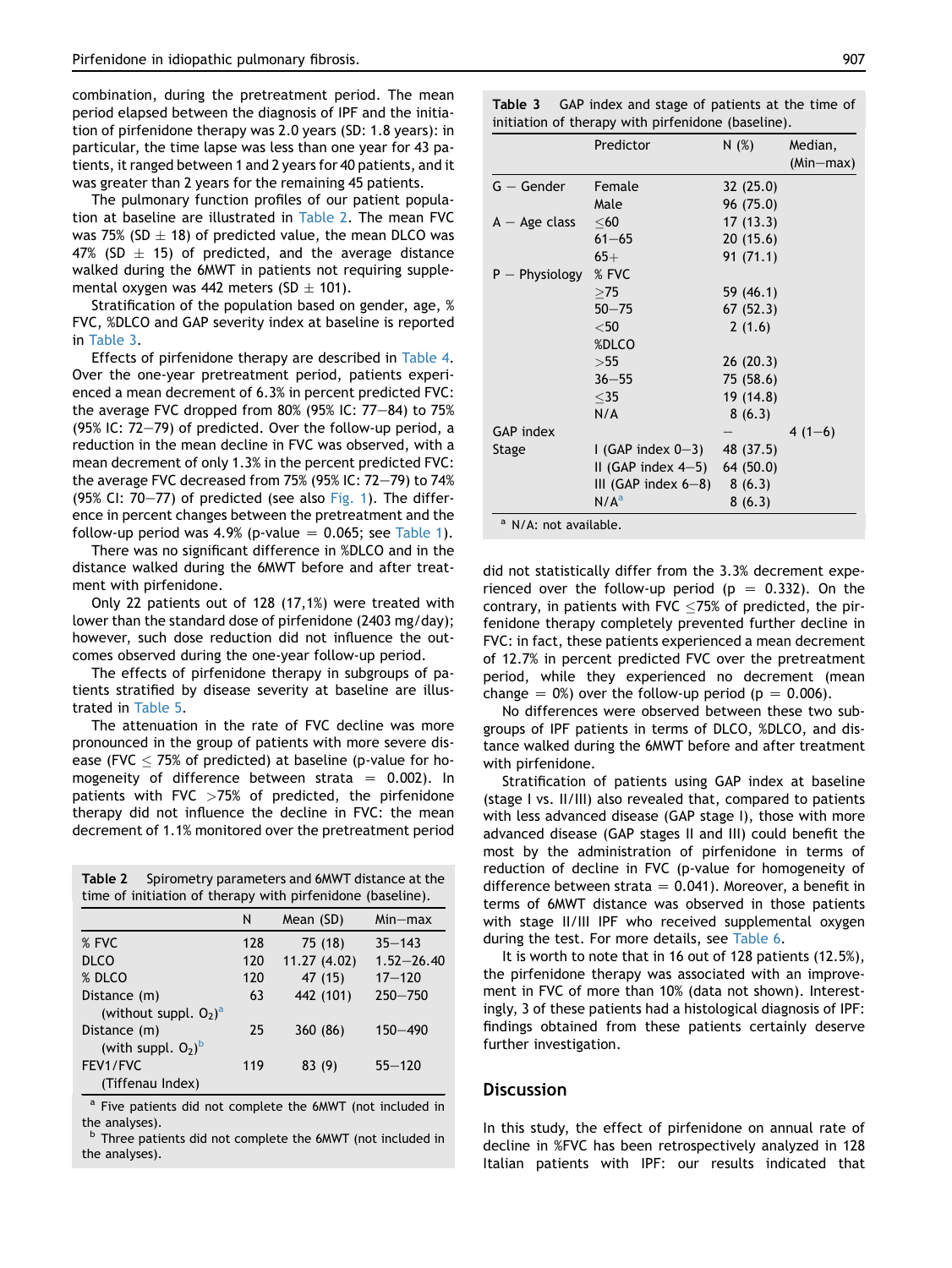| Parameter               | Time            | Mean <sup>a</sup> (95% CI) | Change $(\%)$        | Difference in<br>changes $(\%)$ | p-value <sup>d</sup> |
|-------------------------|-----------------|----------------------------|----------------------|---------------------------------|----------------------|
| % FVC                   | 1-yr before     | 80 (77, 84)                |                      |                                 |                      |
|                         | <b>Baseline</b> | 75 (72, 79)                | $-6.3^{b}$           |                                 |                      |
|                         | $1 - yr$ after  | 74 (70, 77)                | $-1.3c$              | 4.9                             | 0.065                |
| <b>DLCO</b>             | 1-yr before     | 12.28 (11.45, 13.11)       |                      |                                 |                      |
|                         | <b>Baseline</b> | 11.27 (10.60, 11.95)       | $-8.2^{b}$           |                                 |                      |
|                         | $1 - yr$ after  | 9.78(8.90, 10.66)          | $-13.2$ <sup>c</sup> | $-5.0$                          | 0.355                |
| % DLCO                  | 1-yr before     | 51 (48, 55)                |                      |                                 |                      |
|                         | <b>Baseline</b> | 47 (44, 49)                | $-7.8^{b}$           |                                 |                      |
|                         | $1-yr$ after    | 40 (37, 43)                | $-14.9c$             | $-7.1$                          | 0.249                |
| 6MWT distance           | 1-yr before     | 452 (423, 481)             |                      |                                 |                      |
| (without suppl. $O_2$ ) | <b>Baseline</b> | 433 (411, 454)             | $-4.4b$              |                                 |                      |
|                         | $1-yr$ after    | 421 (393, 450)             | $-2.6c$              | 1.8                             | 0.661                |
| 6MWT distance           | 1-yr before     | 403 (340, 466)             |                      |                                 |                      |
| (with suppl. $O2$ )     | <b>Baseline</b> | 358 (331, 386)             | $-11.1b$             |                                 |                      |
|                         | $1 - yr$ after  | 362 (330, 394)             | 1.0 <sup>c</sup>     | 12.1                            | 0.280                |

<span id="page-4-0"></span>Table 4 Spirometric parameters and 6MWT distance measured one year before pirfenidone therapy initiation (1-yr before), at the time of treatment entry (baseline), and one year after therapy initiation (1-yr after).

<sup>a</sup> Based on predicted values at 1-yr before, at baseline and at 1-yr after therapy initiation, as estimated from a linear mixed model.<br>
<sup>b</sup> % change during pre-treatment period: (baseline – 1yr before)/(1yr before).

 $\degree$  % change during follow-up period: (1yr after -baseline)/(baseline).<br>d Based on the null hypothesis that % change over pre-treatment period = % change over follow-up period.

pirfenidone reduced the decline in %FVC, and this effect was more pronounced in patients with moderate to severe disease (%FVC  $\leq$ 75%). No consistent changes in DLCO have been observed.

Several multicenter randomized trials have investigated the efficacy of pirfenidone  $[2-5]$  $[2-5]$ . However, limited data are available on the use of this drug in daily clinical practice. A real-life experience with pirfenidone in Japanese patients with IPF has been described by Okuda et al. [\[10\]](#page-8-0) Oltmanns et al. [\[11\]](#page-8-0) reported their findings from an observational cohort study conducted on a German tertiary referral center for interstitial lung disease. Chauduri et al. [\[12\]](#page-8-0) described their results on pirfenidone tolerability and its effects on the decline of %FVC and %DLCO in UK patients involved in the NPP program. However, all these retrospective trials were conducted in a single center and on small patient populations. In our study, we reviewed data obtained from a national multicenter Italian experience,



Figure 1 Mean FVC percentage (and 95% CI) at 1-yr before, at baseline and at 1-yr after pirfenidone initiation, estimated from the linear mixed model.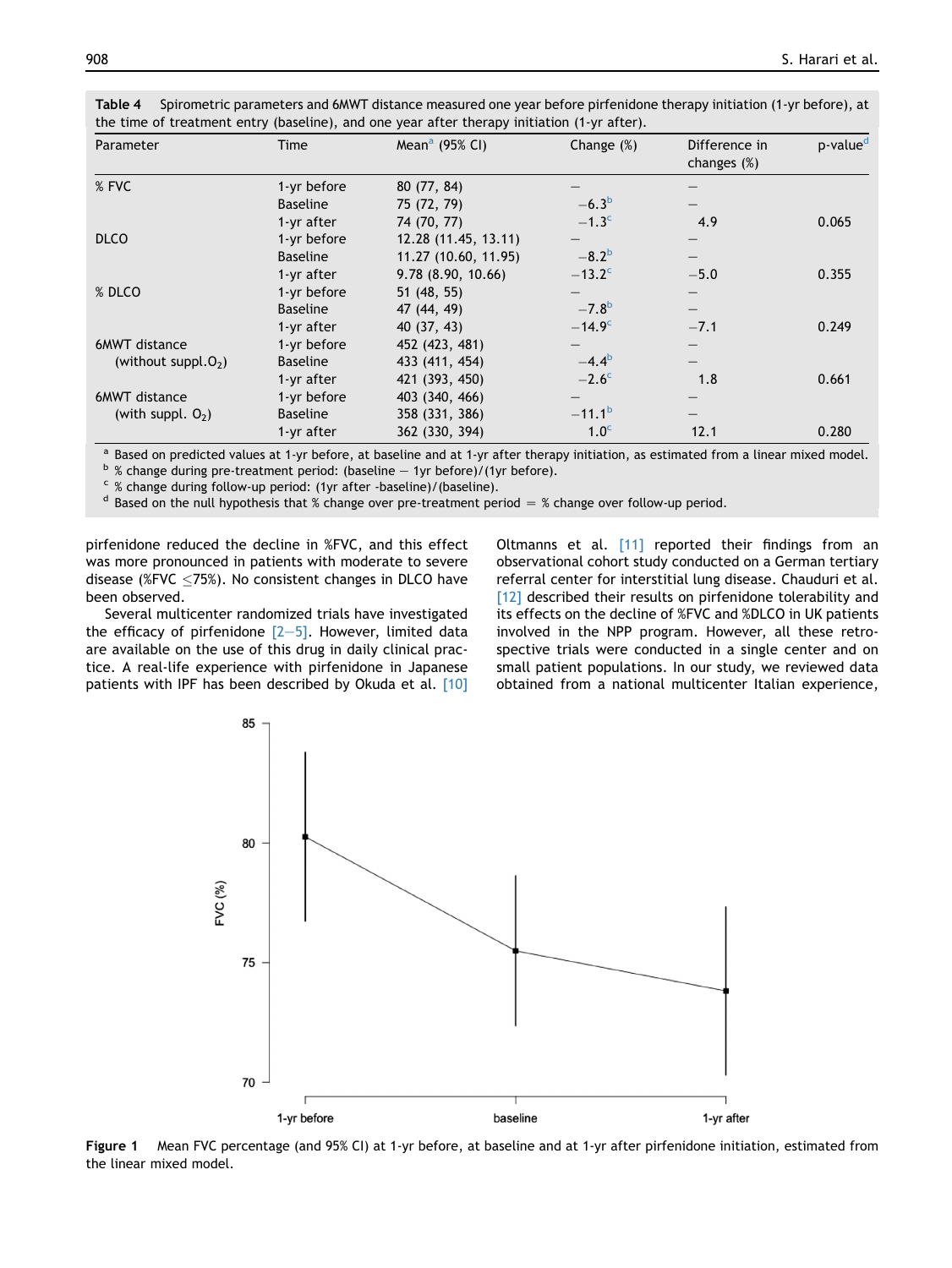| Parameter                                                                | Time          | FVC at baseline $>75%$ of predicted |                      |                                | FVC at baseline $\leq$ 75% of predicted |                            |                  |                                |                      |
|--------------------------------------------------------------------------|---------------|-------------------------------------|----------------------|--------------------------------|-----------------------------------------|----------------------------|------------------|--------------------------------|----------------------|
|                                                                          |               | Mean <sup>a</sup> (95% CI)          | Change $(\%)$        | Difference in<br>change $(\%)$ | p-value <sup>d</sup>                    | Mean <sup>a</sup> (95% CI) | Change<br>(%)    | Difference in<br>change $(\%)$ | p-value <sup>c</sup> |
| FVC (% of predicted)                                                     | 1-yr before   | 92 (88, 95)                         |                      |                                |                                         | 71 (67, 74)                |                  |                                |                      |
|                                                                          | baseline      | 91 (88, 94)                         | $-1.1^{b}$           | $\overline{\phantom{0}}$       |                                         | 62(59, 65)                 | $-12.7b$         |                                |                      |
|                                                                          | $1-yr$ after  | 88 (84, 92)                         | $-3.3c$              | $-2.2$                         | 0.332                                   | 62(58, 65)                 | 0.0 <sup>c</sup> | 12.7                           | 0.006                |
| p-value for homogeneity of difference in % changes between strata: 0.002 |               |                                     |                      |                                |                                         |                            |                  |                                |                      |
| <b>DLCO</b>                                                              | 1-yr before   | 13.22 (12.05, 14.39)                | $\qquad \qquad -$    | $\qquad \qquad -$              |                                         | 11.46 (10.33, 12.58)       | $-$              |                                |                      |
|                                                                          | baseline      | 12.33 (11.38,13.29)                 | $-6.7b$              | $-$                            |                                         | 10.34 (9.44, 11.24)        | $-9.8^{b}$       |                                |                      |
|                                                                          | $1-yr$ after  | 11.24 (9.98, 12.50)                 | $-8.8^{\circ}$       | $-2.1$                         | 0.792                                   | 8.49(7.31, 9.67)           | $-17.9^{\circ}$  | $-8.1$                         | 0.317                |
| p-value for homogeneity of difference in % changes between strata: 0.618 |               |                                     |                      |                                |                                         |                            |                  |                                |                      |
| DLCO (% of predicted)                                                    | $1-yr$ before | 55 (50, 60)                         |                      |                                |                                         | 48 (43, 52)                |                  |                                |                      |
|                                                                          | baseline      | 51 (47, 55)                         | $-7.3^{b}$           | $\overline{\phantom{0}}$       |                                         | 43 (39, 46)                | $-10.4^{b}$      |                                |                      |
|                                                                          | $1-yr$ after  | 45 (41, 50)                         | $-11.8$ <sup>c</sup> | $-4.5$                         | 0.605                                   | 35(30, 39)                 | $-18.6^{\circ}$  | $-8.2$                         | 0.279                |
| p-value for homogeneity of difference in % changes between strata: 0.707 |               |                                     |                      |                                |                                         |                            |                  |                                |                      |
| Distance (without suppl. $O_2$ )                                         | 1-yr before   | 479 (438, 520)                      |                      |                                |                                         | 427 (385, 468)             |                  |                                |                      |
|                                                                          | baseline      | 448 (418, 478)                      | $-6.5^{b}$           |                                |                                         | 417 (387, 448)             | $-2.2^{b}$       |                                |                      |
|                                                                          | $1-yr$ after  | 457 (420, 495)                      | 2.1 <sup>c</sup>     | 8.5                            | 0.134                                   | 381 (340, 422)             | $-8.8c$          | $-6.6$                         | 0.339                |
| p-value for homogeneity of difference in % changes between strata: 0.084 |               |                                     |                      |                                |                                         |                            |                  |                                |                      |
| Distance (with suppl. $O_2$ )                                            | 1-yr before   | 414 (301, 526)                      |                      | $\qquad \qquad -$              |                                         | 401 (324, 478)             |                  |                                |                      |
|                                                                          | baseline      | 342 (296, 387)                      | $-17.4^{\circ}$      |                                |                                         | 368 (333, 403)             | $-8.3^{b}$       |                                |                      |
|                                                                          | $1-yr$ after  | 367 (309, 425)                      | 7.3 <sup>c</sup>     | 24.7                           | 0.248                                   | 360 (321, 399)             | $-2.0c$          | 6.3                            | 0.611                |
| p-value for homogeneity of difference in % changes between strata: 0.453 |               |                                     |                      |                                |                                         |                            |                  |                                |                      |

<span id="page-5-0"></span>Table 5 Spirometric parameters and 6MWT distance measured one year before pirfenidone therapy initiation (1-yr before), at the time of treatment entry (baseline), and one year after therapy initiation (1-yr after) in patients stratified by percent predicted FVC ( $\langle 75\%$  and  $>75\%$ ) at baseline.

<sup>a</sup> Based on predicted values at 1-yr before, at baseline and at 1-yr after therapy initiation, as estimated from a linear mixed model.

 $^{\text{b}}$  % change during pre-treatment period: (baseline  $-$  1yr before)/(1yr before).

 $\textdegree$  % change during follow-up period: (1yr after -baseline)/(baseline).

 $^{\text{d}}$  Based on the null hypothesis that % change over pre-treatment period  $=$  % change over follow-up period.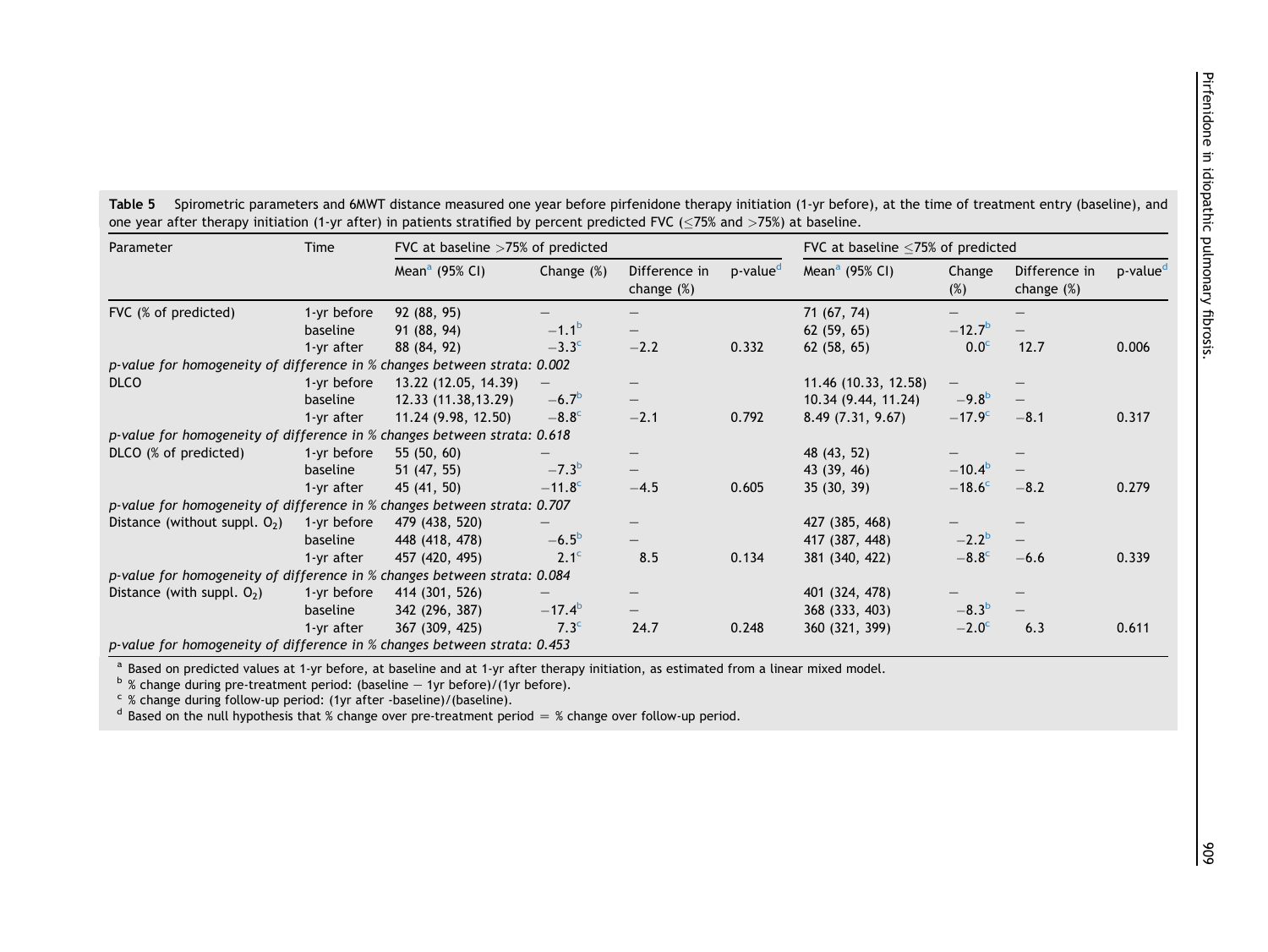|                                                                          |                 | Stage I at baseline        |                          |                                | Stage II/III at baseline |                            |                          |                                |                      |
|--------------------------------------------------------------------------|-----------------|----------------------------|--------------------------|--------------------------------|--------------------------|----------------------------|--------------------------|--------------------------------|----------------------|
| Parameter                                                                | Time            | Mean <sup>a</sup> (95% CI) | Change $(\%)$            | Difference in<br>change $(\%)$ | p-value <sup>d</sup>     | Mean <sup>a</sup> (95% CI) | Change $(\%)$            | Difference in<br>change $(\%)$ | p-value <sup>d</sup> |
| FVC (% of predicted)                                                     | 1-yr before     | 87 (82, 93)                |                          |                                |                          | 77 (72, 81)                |                          |                                |                      |
|                                                                          | <b>Baseline</b> | 85 (80, 89)                | $-2.3b$                  |                                |                          | 70 (66, 74)                | $-9.1b$                  |                                |                      |
|                                                                          | $1-yr$ after    | 81 (75, 86)                | $-4.7c$                  | $-2.4$                         | 0.713                    | 69 (64, 73)                | $-1.4c$                  | 7.7                            | 0.007                |
| p-value for homogeneity of difference in % changes between strata: 0.041 |                 |                            |                          |                                |                          |                            |                          |                                |                      |
| <b>DLCO</b>                                                              | $1-yr$ before   | 13.96 (12.74, 15.17)       | $\overline{\phantom{m}}$ | $\overline{\phantom{0}}$       |                          | 11.21 (10.17, 12.24)       | $\overline{\phantom{0}}$ |                                |                      |
|                                                                          | <b>Baseline</b> | 13.00 (12.01, 13.99)       | $-6.9^{b}$               |                                |                          | 10.11 (9.30, 10.92)        | $-9.8^{b}$               |                                |                      |
|                                                                          | $1-yr$ after    | 11.20 (9.83, 12.56)        | $-13.8c$                 | $-7.0$                         | 0.305                    | 8.79(7.67, 9.90)           | $-13.1^{\circ}$          | $-3.2$                         | 0.739                |
| p-value for homogeneity of difference in % changes between strata: 0.570 |                 |                            |                          |                                |                          |                            |                          |                                |                      |
| DLCO (% of predicted)                                                    | 1-yr before     | 58 (53, 63)                |                          |                                |                          | 47 (43, 51)                |                          |                                |                      |
|                                                                          | <b>Baseline</b> | 54 (51, 58)                | $-6.9^{b}$               |                                |                          | 41 (38, 44)                | $-12.8^{b}$              | $\qquad \qquad -$              |                      |
|                                                                          | $1-yr$ after    | 46 (41, 50)                | $-14.8$ <sup>c</sup>     | $-7.9$                         | 0.113                    | 35(31, 39)                 | $-14.6^{\circ}$          | $-1.9$                         | 0.897                |
| p-value for homogeneity of difference in % changes between strata: 0.259 |                 |                            |                          |                                |                          |                            |                          |                                |                      |
| Distance (without suppl. $O_2$ )                                         | $1-yr$ before   | 456 (413, 498)             |                          |                                |                          | 447 (406, 487)             |                          |                                |                      |
|                                                                          | <b>Baseline</b> | 437 (404, 470)             | $-4.1^{b}$               |                                |                          | 430 (400, 459)             | $-3.8^{b}$               | $\overline{\phantom{0}}$       |                      |
|                                                                          | $1-yr$ after    | 438 (393, 482)             | 0.1 <sup>c</sup>         | 4.2                            | 0.513                    | 405 (365, 444)             | $-5.8c$                  | $-2.0$                         | 0.771                |
| p-value for homogeneity of difference in % changes between strata: 0.497 |                 |                            |                          |                                |                          |                            |                          |                                |                      |
| Distance (with suppl. $O_2$ )                                            | $1-yr$ before   | 357 (270, 445)             |                          |                                |                          | 464 (363, 566)             |                          |                                |                      |
|                                                                          | <b>Baseline</b> | 389 (333, 444)             | 8.8 <sup>b</sup>         |                                |                          | 341 (307, 374)             | $-26.7b$                 |                                |                      |
|                                                                          | $1-yr$ after    | 329 (262, 397)             | $-15.3^{\circ}$          | $-24.1$                        | 0.207                    | 367 (329, 406)             | 7.9 <sup>c</sup>         | 34.5                           | 0.021                |
| p-value for homogeneity of difference in % changes between strata: 0.013 |                 |                            |                          |                                |                          |                            |                          |                                |                      |

<span id="page-6-0"></span>Table 6 Spirometric parameters and 6MWT distance measured one year before pirfenidone therapy initiation (1-yr before), at the time of treatment entry (baseline), and one year after therapy initiation (1-yr after) in patients stratified by GAP stage (I and II/III) at baseline.

<sup>a</sup> Based on predicted values at 1-yr before, at baseline and at 1-yr after therapy initiation, as estimated from a linear mixed model.

 $^{\rm b}$  % change during pre-treatment period: (baseline  $-$  1yr before)/(1yr before).

 $\textdegree$  % change during follow-up period: (1yr after -baseline)/(baseline).

 $^{\text{d}}$  Based on the null hypothesis that % change over pre-treatment period  $=$  % change over follow-up period.

910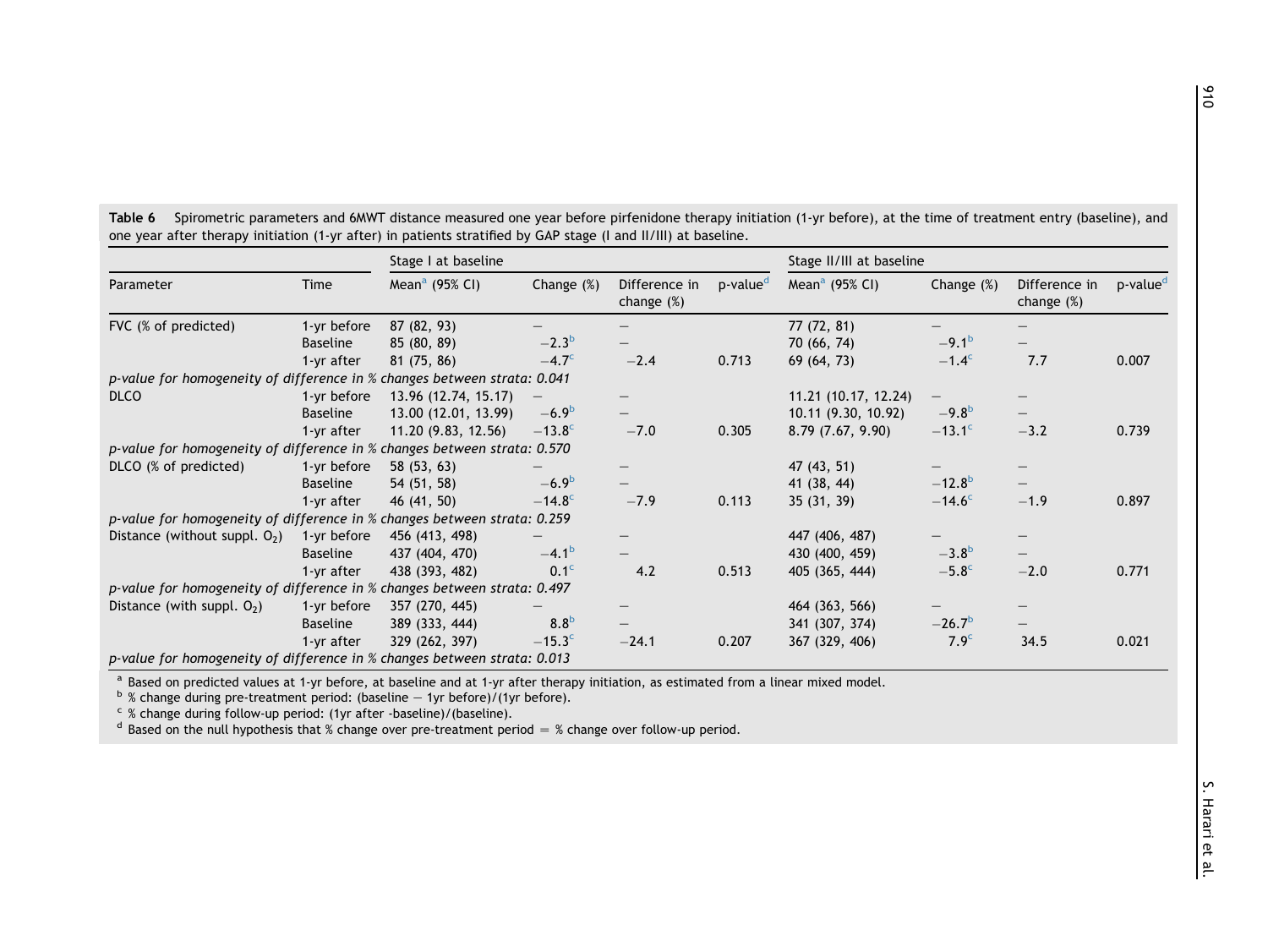which involved all major interstitial lung disease centers and was conducted on a large cohort of IPF patients who received long-term treatment with pirfenidone.

In our patient population, the use of corticosteroids, azathioprine, or NAC was rather common during the pretreatment period; however, since it has been largely demonstrated that these drugs are ineffective in IPF  $[7,8,13,14]$ , we assumed that the use of these medications had no influence on the course of disease.

The results obtained from our study indicated that pirfenidone attenuated the decline in FVC in IPF patients; compared to the decline observed during the pretreatment period, the attenuation of decline in %FVC almost reached statistical significance ( $p = 0,06$ ).

Stratification of patients into mild and severe disease groups based on %FVC level at baseline ( $\leq$ 75%, n = 69 patients, or  $> 75\%$ , n = 59) revealed that patients with advanced IPF could benefit the most from pirfenidone therapy: in fact, in these patients the treatment completely prevented further decline of %FVC. FVC is the most commonly employed and accepted endpoint in clinical trial for the evaluation of disease progression  $[15-19]$  $[15-19]$  $[15-19]$ .

The study of Okuda et al. [\[10\]](#page-8-0) showed that patients who had experienced the most severe decline in FVC during the 6-month period prior to the therapy initiation were those who could benefit the most from the treatment. The more recent study of Loeh et al., [\[20\]](#page-9-0) which was also conducted in a real-life setting, confirmed that patients with a clear progression of disease before pirfenidone therapy showed an even more favorable course under pirfenidone treatment. In our experience, a different influence of pirfenidone treatment based on disease progression before initiation of therapy was not observed (data not shown).

Last but not least, our data suggest that pirfenidone might be useful also in more severe stages of IPF.

Stratification of patients into mild and severe disease groups based on GAP staging system gave similar results, thus confirming that patients with more severe IPF at baseline (stages GAP II and III) would benefit the most from pirfenidone treatment.

To our knowledge, this is the first study describing the experience with pirfenidone, the first antifibrotic therapy approved for the treatment of IPF, in a large multicenter study conducted in a real-life setting. Loeh et al. [\[20\]](#page-9-0) conducted a retrospective analysis in two large independent IPF cohorts in Germany and Italy but ours is the first national study really multicenter, including the 12 major interstitial lung disease centers in Italy.

The results from this experience outlined a clinical profile of Italian patients with IPF similar to that described in the international guidelines and in clinical trials  $[1,5]$ . In this study, patients who received pirfenidone did not necessarily presented with specific medical conditions and criteria required for the enrollment in randomized trial. However, the physiological and epidemiological profiles of our IPF patients were similar to those of patients enrolled in the ASCEND trial [\[5\]](#page-8-0). Compared to that trial, our study was conducted on a smaller study population; moreover, the study design was different. Nevertheless, our results are in agreement with the findings of the ASCEND study, and support the efficacy of pirfenidone in reducing the decline in FVC in patients with IPF.

In addition, our study provides new and important results on the efficacy of pirfenidone in IPF patients with more severe impairments of lung function (as defined based on the %FVC and GAP stage at baseline): to our knowledge, this evaluation has never been performed before. Interestingly, 12.5% of patients experienced an improvement in predicted percent FVC greater than 10%. So far, improvements of pulmonary function following pirfenidone treatment have been observed in a few cases; in our study, such improvement was observed in a quite large number of patients. Thus, the question arises on whether this may reflect the presence of an alternative diagnosis or indicate that pirfenidone therapy may be more effective in some subpopulations of IPF patients; however, this issue will be addressed in further investigations.

The main strength of our observational study is that we investigated the effect of pirfenidone therapy in a large multicenter national cohort of patients with IPF in realworld settings.

Our study has several limitations. First of all, it is a retrospective study, and therefore it has the typical disadvantages of this kind of medical investigations. Second, there was no control over the procedures adopted by physicians of the centers participating to the NPP program to document medical records and select diagnostic modalities (as a matter of fact, 75% of our patient population had a clinical/radiological diagnosis).

It cannot be ruled out that some patients with a diagnosis of non-specific interstitial pneumonia (NSIP) or fibrotic NSIP were also enrolled in the program. Nevertheless, this is not necessary a disadvantage, and outlines the efficacy of pirfenidone; as a matter of fact, fibrotic NSIP is probably often managed as usual interstitial pneumonia (UIP) in daily practice. Another limitation of this study is the lack of data on adverse events, toxicities and mortality that, however, were not the objective of our study. Some negative effects of therapies received during the pretreatment period, including the combination of steroids, azathioprine, or N-acetylcysteine  $-$  which is known to be associated with an increased risk of major adverse events  $[7,14]$  – cannot be excluded. However, only 21% of patients had been treated with a combination of these three medications: thus, it seems unlikely that this therapy had significant impact on safety outcomes.

# **Conclusions**

In conclusion, the results of this retrospective Italian multicenter experience conducted on IPF patients in a reallife setting confirm that pirfenidone reduces the decline in FVC, a surrogate marker of mortality [\[16,17\],](#page-9-0) and suggest that the drug may be also effective in patients with more advanced disease.

#### Summary conflict of interest statements

Dr. Harari reports personal fees from InterMune and Boehringer Ingelheim, outside the submitted work.

Dr. Caminati reports personal fees from InterMune and Boehringer Ingelheim, outside the submitted work.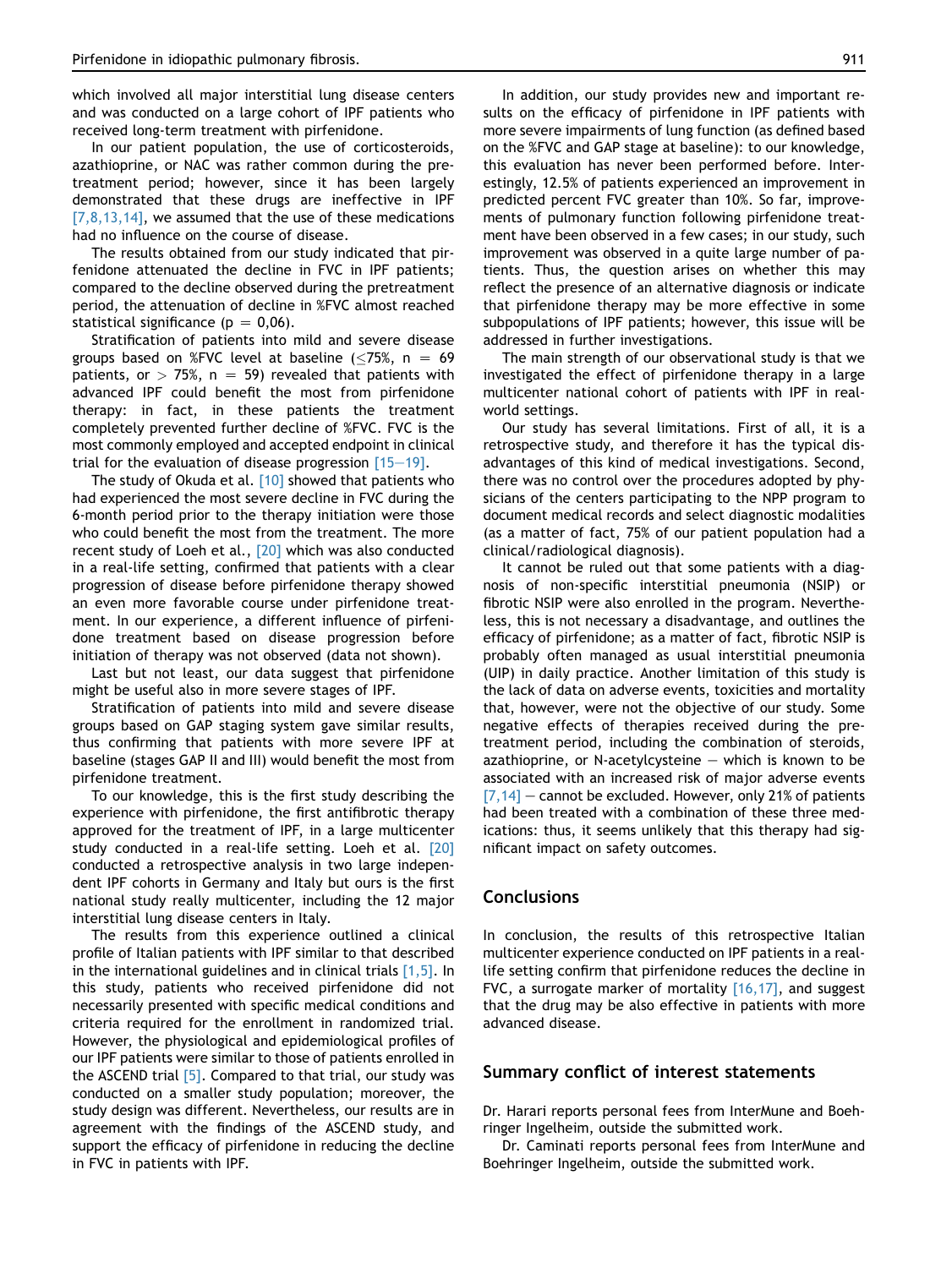<span id="page-8-0"></span>Dr. Albera reports personal fees from InterMune, during the conduct of the study; personal fees from InterMune, outside the submitted work.

Dr. Poletti reports grants and personal fees from Inter-Mune, personal fees from Boeringher, outside the submitted work.

Dr. Pesci reports personal fees and other from Inter-Mune, personal fees and other from Boehringer Ingelheim, outside the submitted work.

Dr. Saltini reports grants and personal fees from Inter-Mune, outside the submitted work.

Dr. Agostini reports grants and personal fees from InterMune, during the conduct of the study, outside the submitted work.

Dr. Bargagli reports partecipation to a meeting sponsorised by InterMune, outside the submitted work.

Dr. Sanduzzi reports grants and personal fees from InterMune outside the submitted work.

Dr. Giunta reports personal fees from InterMune, outside the submitted work.

Dr. Bandelli reports personal fees from InterMune, during the conduct of the study outside the submitted work.

Dr. Tomassetti reports personal fees from InterMune, personal fees from Boeringher, outside the submitted work.

Dr. Cerri reports personal fees from InterMune, personal

fees from Boehringer Ingelheim, outside the submitted work. Dr. Confalonieri reports personal fees from InterMune, outside the submitted work.

Remaining authors have nothing to disclose.

## Funding information

This study is not supported.

# Notation of prior abstract publication/ presentation

ERS, International Congress Munich 2014.

IPF and sourroundings, Wednesday, 10.09.2014. Oral presentation.

S. Harari, V. Giunta, C. Albera, C. Vancheri, V. Poletti, A. Pesci, F. Luppi, C. Saltini, C. Agostini, P. Rottoli, A. Sebastiani, A. Sanduzzi, A. Caminati, R. Della Porta, G. P. Bandelli, S. Puglisi, S. Tomassetti, A. Biffi, C. Stefania, A. Mari, F. Cinetto, F. Tirelli, G. Farinelli, M. Bocchino, M. Confalonieri (Milan, Turin, Catania, Forlì, Monza, Modena, Roma, Padua, Siena, Naples, Trieste, Italy)

Late-breaking abstract: Efficacy of Pirfenidone for Idiopathic Pulmonary Fibrosis (IPF): an Italian real life study.

Eur Respir J 2014; 44: Suppl. 58, 4626.

# Acknowledgments

Author contributions: all authors contributed substantially to data collection, in the revision of the manuscript and data interpretation. Dr. Specchia performed the statistical analysis. Dr. Harari, Dr. Caminati, Dr. Giunta and Dr. Specchia had full access to all data of the study and take responsibility for the integrity of the data and the accuracy of the data analysis; they were involved in preparation and writing of the manuscript.

Role of sponsors: No sponsor had role in the design of this study, during its execution, analyses, interpretation of data, or in the preparation of the manuscript.

## References

- [1] [Raghu G, Collard HR, Egan JJ, Martinez FJ, Behr J, Brown KK,](http://refhub.elsevier.com/S0954-6111(15)00121-3/sref1) [et al. An official ATS/ERS/JRS/ALAT statement: idiopathic](http://refhub.elsevier.com/S0954-6111(15)00121-3/sref1) [pulmonary fibrosis: evidence-based guidelines for diagnosis](http://refhub.elsevier.com/S0954-6111(15)00121-3/sref1) [and management. Am J Respir Crit Care Med 2011;183:](http://refhub.elsevier.com/S0954-6111(15)00121-3/sref1) [788](http://refhub.elsevier.com/S0954-6111(15)00121-3/sref1)-[824](http://refhub.elsevier.com/S0954-6111(15)00121-3/sref1).
- [2] [Azuma A, Nukiwa T, Tsuboi E, Suga M, Abe S, Nakata K, et al.](http://refhub.elsevier.com/S0954-6111(15)00121-3/sref2) [Double-blind, placebo-controlled trial on pirfenidonein pa](http://refhub.elsevier.com/S0954-6111(15)00121-3/sref2)[tients with idiopathic pulmonary fibrosis. Am J Respir Crit](http://refhub.elsevier.com/S0954-6111(15)00121-3/sref2) [Care Med 2005;171:1040](http://refhub.elsevier.com/S0954-6111(15)00121-3/sref2)-[7](http://refhub.elsevier.com/S0954-6111(15)00121-3/sref2).
- [3] [Taniguchi H, Ebina M, Kondoh Y, Oqura T, Azuma A, Suga M,](http://refhub.elsevier.com/S0954-6111(15)00121-3/sref3) [et al. Pirfenidone in idiopathic pulmonary fibrosis. Eur Respir J](http://refhub.elsevier.com/S0954-6111(15)00121-3/sref3)  $2010:35:821-9.$  $2010:35:821-9.$
- [4] [Noble PW, Albera C, Bradford WZ, Costabel U, Glassberg MK,](http://refhub.elsevier.com/S0954-6111(15)00121-3/sref4) [Kardatzke D, et al. Pirfenidone in patients with idiopathic](http://refhub.elsevier.com/S0954-6111(15)00121-3/sref4) [pulmonary fibrosis \(CAPACITY\): two randomised trials. Lancet](http://refhub.elsevier.com/S0954-6111(15)00121-3/sref4) [2011;377:1760](http://refhub.elsevier.com/S0954-6111(15)00121-3/sref4)-[9](http://refhub.elsevier.com/S0954-6111(15)00121-3/sref4).
- [5] [King Jr TE, Bradford WZ, Castro-Bernardini S, Fagan EA,](http://refhub.elsevier.com/S0954-6111(15)00121-3/sref5) [Glaspole I, Glassberg MK, et al. A phase 3 trial of pirfenidone](http://refhub.elsevier.com/S0954-6111(15)00121-3/sref5) [in patients with idiopathic pulmonary fibrosis. N Engl J Med](http://refhub.elsevier.com/S0954-6111(15)00121-3/sref5) 2014:370:2083-[92](http://refhub.elsevier.com/S0954-6111(15)00121-3/sref5).
- [6] [Richeldi L, du Bois RM, Raghu G, Azuma A, Brown KK,](http://refhub.elsevier.com/S0954-6111(15)00121-3/sref6) [Costabel U, et al. Efficacy and safety of nintedanib in idio](http://refhub.elsevier.com/S0954-6111(15)00121-3/sref6)pathic pulmonary fibrosis. N Engl J Med  $2014;370:2071-82$  $2014;370:2071-82$ .
- [7] [Raghu G, Anstrom KJ, King TEJR, Lasky JA, Martinez FJ, The](http://refhub.elsevier.com/S0954-6111(15)00121-3/sref7) [Idiopathic Pulmonary Fibrosis Clinical Research Network.](http://refhub.elsevier.com/S0954-6111(15)00121-3/sref7) [Prednisone, azathioprine, and N-acetylcysteine for pulmonary](http://refhub.elsevier.com/S0954-6111(15)00121-3/sref7) [fibrosis. N Engl J Med 2012;24\(366\):1968](http://refhub.elsevier.com/S0954-6111(15)00121-3/sref7)-[77](http://refhub.elsevier.com/S0954-6111(15)00121-3/sref7).
- [8] Richeldi L, Davies HR, Spagnolo P, Luppi F. Corticosteroids for idiopathic pulmonary fibrosis. Art. N. CD002880 Cochraine Database Syst Rev 2003;(3). [http://dx.doi.org/10.1002/](http://dx.doi.org/10.1002/14651858) [14651858.](http://dx.doi.org/10.1002/14651858) CD002880.
- [9] [Ley B, Ryerson CJ, Wittinghoff E, Ryu JH, Tomasetti S, Lee JS,](http://refhub.elsevier.com/S0954-6111(15)00121-3/sref9) [et al. A multidimensional index and staging system for idio](http://refhub.elsevier.com/S0954-6111(15)00121-3/sref9)[pathic pulmonary fibrosis. Ann Intern Med 2012;156:684](http://refhub.elsevier.com/S0954-6111(15)00121-3/sref9)-[91.](http://refhub.elsevier.com/S0954-6111(15)00121-3/sref9)
- [10] [Okuda R, Hagiwara E, Baba T, Kitamura H, Kato T, Oqura T.](http://refhub.elsevier.com/S0954-6111(15)00121-3/sref10) [Safety and efficacy of pirfenidone in idiopathic pulmonary](http://refhub.elsevier.com/S0954-6111(15)00121-3/sref10) [fibrosis in clinical practice. Respir Med 2013;107:1431](http://refhub.elsevier.com/S0954-6111(15)00121-3/sref10)-[7](http://refhub.elsevier.com/S0954-6111(15)00121-3/sref10).
- [11] Oltmanns U, Khan N, Palmowski K, Träger A, Wenz H, [Heussel CP, et al. Pirfenidone in idiopathic pulmonary fibrosis:](http://refhub.elsevier.com/S0954-6111(15)00121-3/sref11) [real-life experience from a German tertiary referral center for](http://refhub.elsevier.com/S0954-6111(15)00121-3/sref11) [interstitial lung diseases. Respiration 2014;88:199](http://refhub.elsevier.com/S0954-6111(15)00121-3/sref11)-[207](http://refhub.elsevier.com/S0954-6111(15)00121-3/sref11).
- [12] [Chaudhuri N, Duck A, Frank R, Holme J, Leonard C. Reald](http://refhub.elsevier.com/S0954-6111(15)00121-3/sref12) [world experiences: pirfenidone is well tolerated in patients](http://refhub.elsevier.com/S0954-6111(15)00121-3/sref12) [with idiopathic pulmonary fibrosis. Respir Med 2014;108:](http://refhub.elsevier.com/S0954-6111(15)00121-3/sref12)  $224 - 6.$  $224 - 6.$  $224 - 6.$  $224 - 6.$
- [13] [Demedts M, Behr J, Buhl R, Costabel U, Dekhuijzen R,](http://refhub.elsevier.com/S0954-6111(15)00121-3/sref13) [Jansen HM, et al. IFIGENIA study Group. High-dose ace](http://refhub.elsevier.com/S0954-6111(15)00121-3/sref13)[tylcysteine in idiopathic pulmonary fibrosis. N Engl J Med](http://refhub.elsevier.com/S0954-6111(15)00121-3/sref13) [2005;24\(353\):2229](http://refhub.elsevier.com/S0954-6111(15)00121-3/sref13)-[42.](http://refhub.elsevier.com/S0954-6111(15)00121-3/sref13)
- [14] [Martinez FJ, Raghu G, Schwarz M, Toews GB, Hunninghake G,](http://refhub.elsevier.com/S0954-6111(15)00121-3/sref14) [Zibrak J, et al. Randomized trial of acetylcisteine in idiopathic](http://refhub.elsevier.com/S0954-6111(15)00121-3/sref14) [pulmonary fibrosis. Idiopathic pulmonary fibrosis clinical](http://refhub.elsevier.com/S0954-6111(15)00121-3/sref14) [research Network. N Engl J Med 2014;370:2093](http://refhub.elsevier.com/S0954-6111(15)00121-3/sref14)-[101](http://refhub.elsevier.com/S0954-6111(15)00121-3/sref14).
- [15] [du Bois RM, Weycker D, Albera C, Bradford WZ, Costabel U,](http://refhub.elsevier.com/S0954-6111(15)00121-3/sref15) [Kartashov A, et al. Forced vital capacity in patients with](http://refhub.elsevier.com/S0954-6111(15)00121-3/sref15) [idiopathic pulmonary fibrosis. Test properties and minimal](http://refhub.elsevier.com/S0954-6111(15)00121-3/sref15) [clinically important difference. Am J Respir Crit Care Med](http://refhub.elsevier.com/S0954-6111(15)00121-3/sref15) [2011;184:1382](http://refhub.elsevier.com/S0954-6111(15)00121-3/sref15)-[9](http://refhub.elsevier.com/S0954-6111(15)00121-3/sref15).